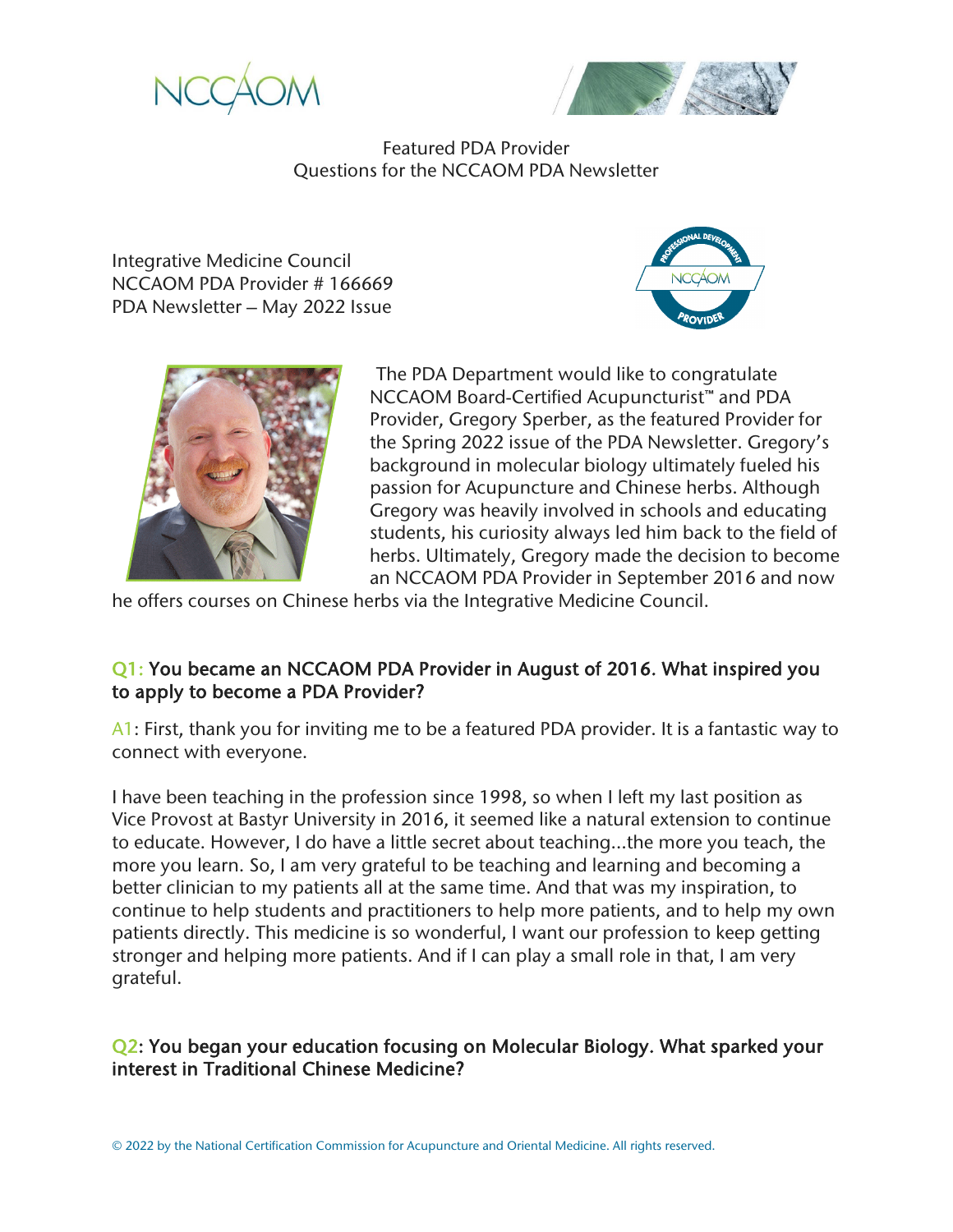



A2: It was my martial arts instructor, Shi Fu Mike Patterson. I had wanted to be a medical doctor since I was 11 years old. But when I had frequent calf spasms and was put on a muscle relaxant (which was later discovered to have some major long-term side effects), I mentioned it to my instructor. He took my pulse, gave me an herbal formula suggestion and some lifestyle advice. I have been spasm free ever since, so long as I follow his advice. So, my plans changed at age 19: I wanted to be a healer not a doctor. And to me that meant combining western medicine and Chinese medicine…

#### Q3: You were the Dean at the College of Eastern Medicine at Southern California University of the Health Sciences and were then named Vice Provost at Bastyr University. What was your favorite part of those positions?

A3: I loved being part of the educational process of so many students and being part of teams with the same goal. What a gift and a privilege to be able to help them be the best practitioners they could become.

## Q4: How did you become interested in offering continuing education courses?

A4: I had been interested in offering continuing education for many years and did seminars at conventions and online for many years before doing it on my own. First, it was to promote my book, but I really enjoyed it. While working for various schools in our profession, I was always too busy to start things. But when my last position ended, I saw my opportunity.

# Q5: What made you specialize in Chinese herbs?

A5: In general, I think specializations happen somewhat organically. Writing my book, *Integrative Pharmacology, Combining Modern Pharmacology with Integrative Medicine*, with its emphasis on drug-herb interactions, really helped me to dive into herbs. Coupled with my current podcast, Sperb's Herbs, I just keep going deeper down the rabbit hole…but there is still so much more to learn…

### Q6: Your PDA approved courses are centered around Chinese herbology. What is your favorite herb/formula and why?

A6: What a tough question! Honestly, I love delving into those small formulas that are so elegant, beautiful, historical, and balanced at so many levels. Formulas such as *Si Wu Tang* (Four Substances Decoction) or *Si Jun ZI Tang* (Four Gentlemen Decoction) are amazing and form great building blocks for so many other formulas.